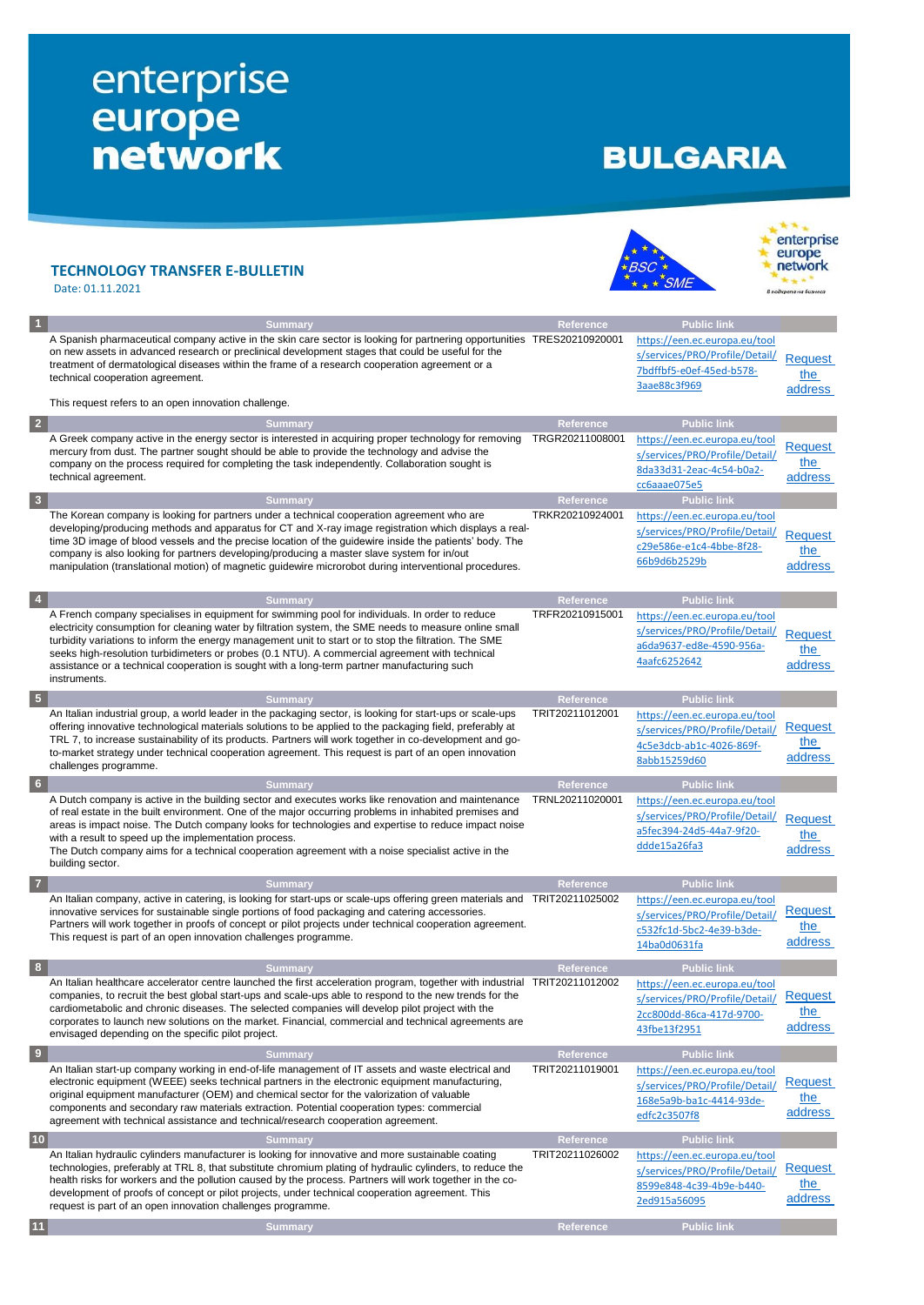|           | An Italian company, active in the ceramics and building industry, has developed high-performing epoxy TRIT20211026003<br>resins for the flooring of buildings. The company is seeking innovative materials and solutions,<br>preferably TRL 8, that can be combined with the company's product for floors and building and reduce<br>its environmental impact, under technical cooperation agreement. This request is part of an open<br>innovation challenges programme.                                                         |                                     | https://een.ec.europa.eu/tool<br>s/services/PRO/Profile/Detail/<br>f5a4b06e-fd51-4976-93a0-<br>654ec7268b70                       | <b>Request</b><br>the<br>address |
|-----------|-----------------------------------------------------------------------------------------------------------------------------------------------------------------------------------------------------------------------------------------------------------------------------------------------------------------------------------------------------------------------------------------------------------------------------------------------------------------------------------------------------------------------------------|-------------------------------------|-----------------------------------------------------------------------------------------------------------------------------------|----------------------------------|
| $12$      | <b>Summary</b>                                                                                                                                                                                                                                                                                                                                                                                                                                                                                                                    | Reference                           | <b>Public link</b>                                                                                                                |                                  |
|           | A leading Italian corporation produces and distributes milk and dairy products. The company is looking<br>for innovative live auditing and data gathering solutions, at a minimum TRL 5, for the automation and<br>digitisation of the carbon footprint assessment in dairy barns, within its supply network. The company is<br>interested in a technical cooperation agreement. This request is part of an open innovation challenge.                                                                                            | TRIT20211026004                     | https://een.ec.europa.eu/tool<br>s/services/PRO/Profile/Detail/<br>63325ba5-5dc9-4706-b41d-<br>435fd5a7e7a0                       | Request<br>the<br>address        |
| $13$      | <b>Summary</b>                                                                                                                                                                                                                                                                                                                                                                                                                                                                                                                    | Reference                           | <b>Public link</b>                                                                                                                |                                  |
|           | A large Dutch hospital, with various locations, implements a sustainable policy for their laboratory<br>operations and is seeking partners with sustainable solutions and technologies for the liquid waste<br>streams coming from their test laboratories. They are seeking solutions from industry or academia, that<br>have some experience with labs, chemicals, recycling and environmental technologies to collaborate<br>via technical cooperation agreement.                                                              | TRNL20210927001                     | https://een.ec.europa.eu/tool<br>s/services/PRO/Profile/Detail/<br>9332d9fc-90e0-4ffe-a723-<br>759e3462199b                       | Request<br>the<br>address        |
| $14$      | <b>Summary</b>                                                                                                                                                                                                                                                                                                                                                                                                                                                                                                                    | Reference                           | <b>Public link</b>                                                                                                                |                                  |
|           | A Dutch healthcare organization - consisting of several hospitals - is looking for partners from the ICT /<br>health industry and academic with expertise in developing or providing telemedicine and E-health<br>technologies for preventing medical derailment of chronically ill patients. Cooperation is envisaged<br>within a commercial agreement with technical assistance.                                                                                                                                                | TRNL20211004001                     | https://een.ec.europa.eu/tool<br>s/services/PRO/Profile/Detail/<br>e445ed8a-e20b-473e-9c5c-<br>b16cd2b6f66e                       | <b>Request</b><br>the<br>address |
| 15        | <b>Summary</b>                                                                                                                                                                                                                                                                                                                                                                                                                                                                                                                    | <b>Reference</b>                    | <b>Public link</b>                                                                                                                |                                  |
|           | An Italian company producing systems for air conditioning, heating, refrigeration and water, is looking<br>for Building Information Modeling software solutions, at a minimum TRL 5, for the digitalisation,<br>standardization and integrated management of the production process, and enabling the prefabrication<br>of industrial plants. Partners will act under technical cooperation agreement. This request is part of an<br>open innovation challenges programme.                                                        | TRIT20211026005                     | https://een.ec.europa.eu/tool<br>s/services/PRO/Profile/Detail/<br>ae723a81-855d-4875-96f3-<br>00e80e8bb40c                       | <b>Request</b><br>the<br>address |
| <b>16</b> | <b>Summary</b>                                                                                                                                                                                                                                                                                                                                                                                                                                                                                                                    | Reference                           | <b>Public link</b>                                                                                                                |                                  |
|           | A German manufacturer of medical devices is looking for a contract manufacturer for their specific<br>sterile single-use syringe. The partner sought should have expertise in manufacturing of medical<br>devices and should already work according ISO 13485 (certificate) and (ideally) MDR (medical device<br>regulation). As the company will be legal manufacturer according to MDR, the partner needs to be<br>prepared to share the technical files according to MDR requirements. A manufacturing agreement is<br>sought. | TRDE20211001001                     | https://een.ec.europa.eu/tool<br>s/services/PRO/Profile/Detail/<br>da23b93c-29dd-432e-ab19-<br>f4064b3c7739                       | <b>Request</b><br>the<br>address |
| $17$      | <b>Summary</b>                                                                                                                                                                                                                                                                                                                                                                                                                                                                                                                    | Reference                           | <b>Public link</b>                                                                                                                |                                  |
|           | An Italy-based large enterprise active in the field of the meat industry is looking for innovative solutions<br>for improving the overall energy management of its industrial plants. It seeks partnerships either under<br>a commercial agreement with technical assistance or a license agreement.                                                                                                                                                                                                                              | TRIT20210727001                     | https://een.ec.europa.eu/tool<br>s/services/PRO/Profile/Detail/<br>27dfec9c-f9f2-4de0-b961-<br>0efc4b0d8aa4                       | Request<br>the<br>address        |
| 18        | <b>Summary</b>                                                                                                                                                                                                                                                                                                                                                                                                                                                                                                                    | Reference                           | <b>Public link</b>                                                                                                                |                                  |
|           | The Belarusian University has extensive experience in research and development in the field of medical TOBY20210929001<br>electronics, innovative and digital technologies in medicine. The University is looking for industrial and<br>scientific partners for joint projects on research and development of new technologies. They are also<br>interested in participating in projects within the framework of European research funding programs,<br>such as Horizon Europe.                                                   |                                     | https://een.ec.europa.eu/tool<br>s/services/PRO/Profile/Detail/<br>44bb4d2a-721f-4e22-bf3c-<br>c7714afd611e                       | <b>Request</b><br>the<br>address |
| 19        | <b>Summary</b>                                                                                                                                                                                                                                                                                                                                                                                                                                                                                                                    | Reference                           | <b>Public link</b>                                                                                                                |                                  |
|           | Belarusian university has developed a two-sensor gas microsystem on a nanostructured substrate of<br>anodic alumina for monitoring the gas environment.<br>The university is interested in research and technical cooperation with industrial and scientific partners<br>for the joint development and testing of semiconductor gas microsystems.                                                                                                                                                                                 | TOBY20210930001                     | https://een.ec.europa.eu/tool<br>s/services/PRO/Profile/Detail/<br>c773be6e-43c9-4b51-b5f7-<br>80h190079f57                       | Request<br>the<br>address        |
| 20        | <b>Summary</b><br>A German SME active in laser welding has developed a process for the coating of aluminium welding<br>wires with additional material to reduce failures in the welding seam, increase the penetration depth and<br>to reduce the energy effort in aluminium laser welding. The German SME is looking for international<br>licensees interested in the commercial exploitation of the technology.                                                                                                                 | <b>Reference</b><br>TODE20211014001 | <b>Public link</b><br>https://een.ec.europa.eu/tool<br>s/services/PRO/Profile/Detail/<br>56ed3a82-1e4c-4c87-b7a1-<br>de12ca5b2210 | <b>Request</b><br>the<br>address |
| 21        | <b>Summary</b><br>A Spanish research institute focused in primary care offers their Real World Lab for testing in a real<br>environment health technologies, including medical devices, health apps and platforms, AI algorithms,<br>etcThe service includes patient recruitment, testing design, ethics, user experience&usability, quality<br>research and quality stamp.<br>The institute is seeking institutions and companies for research and technical cooperation agreements.                                             | Reference<br>TOES20210929001        | <b>Public link</b><br>https://een.ec.europa.eu/tool<br>s/services/PRO/Profile/Detail/<br>0acdb22f-dbc5-40c9-b699-<br>c1289418e74a | <b>Request</b><br>the<br>address |
| 22        | <b>Summary</b>                                                                                                                                                                                                                                                                                                                                                                                                                                                                                                                    | <b>Reference</b>                    | <b>Public link</b>                                                                                                                |                                  |
|           | A Spanish biotech company developed unique microfabrication technique and flow simulation for the<br>development of customised microfluidic devices applied to biomedical applications. The company looks<br>for pharma/contract research organisation that conducts preclinical tests in drug discovery interested in<br>using this technology to reduce time-to-market and costs. The partnership would lead to a development<br>of a specific microfluidic device and licence agreement for its commercial exploitation.       | TOES20211005001                     | https://een.ec.europa.eu/tool<br>s/services/PRO/Profile/Detail/<br>b00498cb-4234-4b8a-9f72-<br>9e8de2fa3e36                       | Request<br>the<br>address        |
| 23        | <b>Summary</b>                                                                                                                                                                                                                                                                                                                                                                                                                                                                                                                    | Reference                           | <b>Public link</b>                                                                                                                |                                  |
|           | Spanish nanoscience and nanotechnology research centre has developed an innovative,<br>biocompatible, flexible and modifiable catechol-based membrane for tissue regenerative applications. It<br>shows adhesive properties in water environments, and its chemical properties are tuneable by<br>functionalization with different (bio)molecules. Membrane thickness and size can be controlled by<br>reaction conditions, easy to scale-up. Partners interested in research collaborations or license<br>agreements are sought  | TOES20211006001                     | https://een.ec.europa.eu/tool<br>s/services/PRO/Profile/Detail/<br>2a0e2cb7-9b69-48fb-958c-<br>f92bf557e7d9                       | Request<br>the<br>address        |
| 24        | <b>Summary</b>                                                                                                                                                                                                                                                                                                                                                                                                                                                                                                                    | Reference                           | <b>Public link</b>                                                                                                                |                                  |
|           |                                                                                                                                                                                                                                                                                                                                                                                                                                                                                                                                   |                                     |                                                                                                                                   |                                  |
|           | A Spanish university research group has developed a process to obtain nanostructured silver<br>electrodes with a nanoporous structure in 3D, based on an anti-replication/replication method, by using<br>electrochemical manufacturing techniques. The process also allows to obtain a nanostructured silver<br>electrode with high electrical capacities and also with chromoactive behavior. Companies in the energy<br>field are sought to develop applications of the described invention under license agreements.          | TOES20211013001                     | https://een.ec.europa.eu/tool<br>s/services/PRO/Profile/Detail/<br>6801bb80-7af9-47f4-ab53-<br>a1f14bf1ddad                       | Request<br>the<br>address        |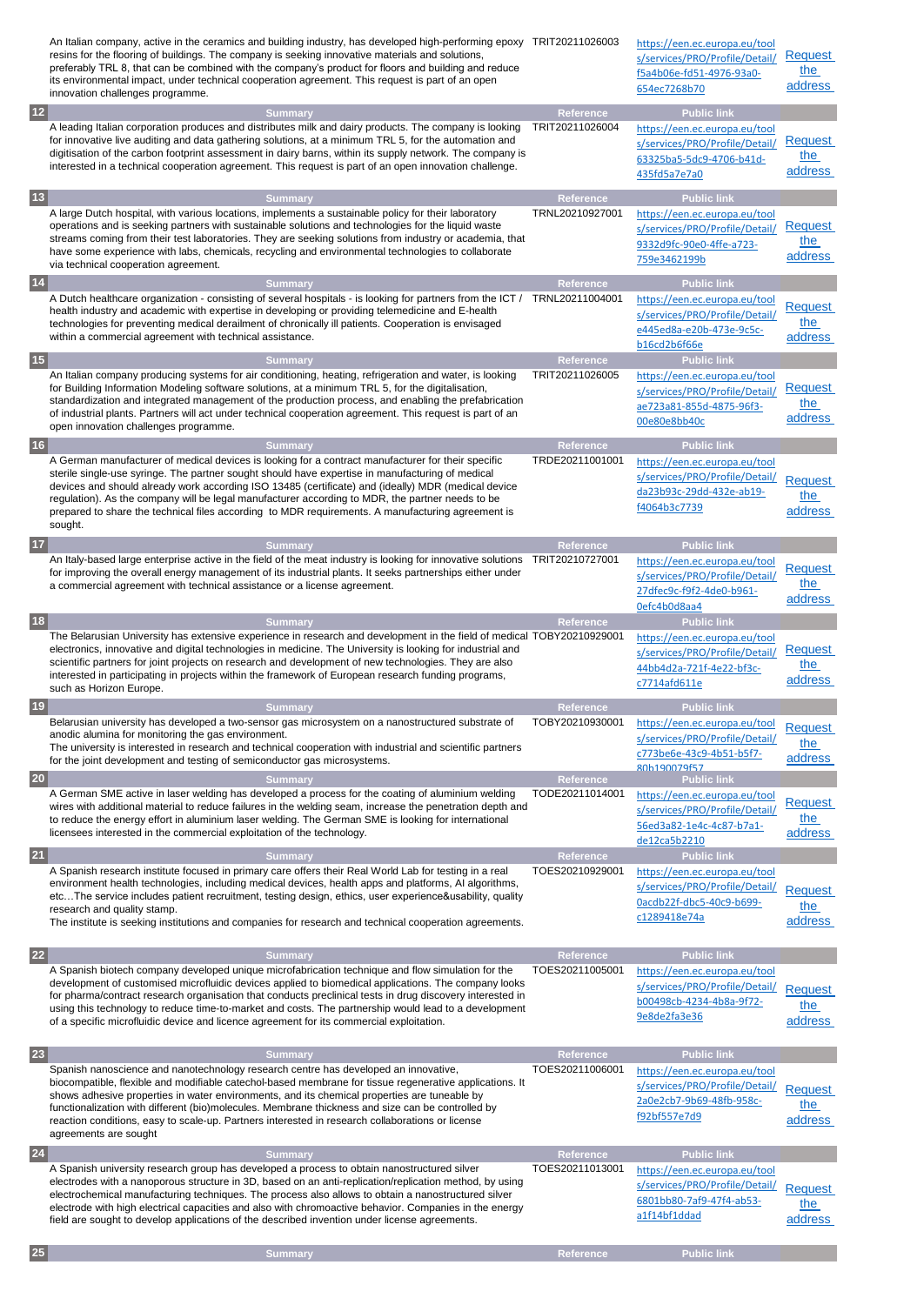|    | A Spanish research group has developed graphene aerogels with ultra-low density, large microporosity, TOES20211018001<br>high electrical conductivity values and high porosity. They are suitable for a wide range of applications<br>in different areas, especially on electrochemical devices, as electrode materials for electrochemical<br>devices such as supercapacitors, batteries, fuel cells and sensors. Companies in these fields are<br>sought to develop applications of the described invention under license agreements. |                              | https://een.ec.europa.eu/tool<br>s/services/PRO/Profile/Detail/<br>6cf13fe8-b43d-4533-9d04-<br>5904a06bbaff                       | <b>Request</b><br>the<br>address |
|----|-----------------------------------------------------------------------------------------------------------------------------------------------------------------------------------------------------------------------------------------------------------------------------------------------------------------------------------------------------------------------------------------------------------------------------------------------------------------------------------------------------------------------------------------|------------------------------|-----------------------------------------------------------------------------------------------------------------------------------|----------------------------------|
|    |                                                                                                                                                                                                                                                                                                                                                                                                                                                                                                                                         |                              |                                                                                                                                   |                                  |
| 26 | <b>Summary</b><br>A Catalan (Spanish) nanoscience and nanotechnology research centre, has developed a versatile and<br>biocompatible family of mussel-bioinspired polymers with production procedures easy to scale-up, that<br>can be applied as universal coatings, functionalized and applied in different areas, such as anti-<br>bacterial, anti-corrosive or particle entrapment. Partners interested in research collaboration are<br>sought.                                                                                    | Reference<br>TOES20211019001 | <b>Public link</b><br>https://een.ec.europa.eu/tool<br>s/services/PRO/Profile/Detail/<br>236e961e-f3e7-4731-86d9-<br>77d42372732d | Request<br>the<br>address        |
| 27 | <b>Summary</b>                                                                                                                                                                                                                                                                                                                                                                                                                                                                                                                          | <b>Reference</b>             | <b>Public link</b>                                                                                                                |                                  |
|    | A French scale-up has developed a package of intelligent digital systems : all-in-one, modular, off-the-<br>shelf hardware, Cloud and Software as a Service (SaaS) to manage in real-time and optimise solutions<br>for public transport networks. The company is seeking technical cooperation, license agreements,<br>commercial agreements with technical assistance with complementary companies (solutions editors,<br>pure players in transportation systems) or end-users in the field of transport and smart mobility.          | TOFR20210921001              | https://een.ec.europa.eu/tool<br>s/services/PRO/Profile/Detail/<br>00e1ca98-142e-4eca-bc13-<br>d17fa2b20bcf                       | <b>Request</b><br>the<br>address |
| 28 | <b>Summary</b>                                                                                                                                                                                                                                                                                                                                                                                                                                                                                                                          | Reference                    | <b>Public link</b>                                                                                                                |                                  |
|    | A Greek company, active in the field of thermal imaging, is offering a camera which can detect Foreign TOGR20210414001<br>Object Debris (FODs) in the landing and take-off runways of airports. The SME seeks to offer its<br>product to commercial partners active in the field of electronic equipment for aircrafts or directly to<br>airports, which are interested installing the system, under commercial agreements with technical<br>assistance.                                                                                |                              | https://een.ec.europa.eu/tool<br>s/services/PRO/Profile/Detail/<br>37fbf2df-8f55-48b0-bbfc-<br>a1f8f1803456                       | <b>Request</b><br>the<br>address |
| 29 | <b>Summary</b>                                                                                                                                                                                                                                                                                                                                                                                                                                                                                                                          | Reference                    | <b>Public link</b>                                                                                                                |                                  |
|    | An experienced Greek SME provides thermal imaging products, as well as systems and platforms. The TOGR20211013001<br>offered products aim to cover dual-use purposes with increased capabilities and competitive features.<br>The products can cover the needs of users for all-weather, high resolution, long distance surveillance.<br>The Greek company is looking for organizations and companies interested in thermal imaging products<br>under commercial agreement with technical assistance.                                   |                              | https://een.ec.europa.eu/tool<br>s/services/PRO/Profile/Detail/<br>c2e770c7-b20c-48e6-bd73-<br>4dbf337a4174                       | <b>Request</b><br>the<br>address |
| 30 | <b>Summary</b>                                                                                                                                                                                                                                                                                                                                                                                                                                                                                                                          | Reference                    | <b>Public link</b>                                                                                                                |                                  |
|    | A Russian developer is engaged in the development of apparatus with ultra-frequency radiation. The<br>apparatus is used for oil treatment, to increase the yield of target products in the process of pyrolysis of<br>hydrocarbons, for use as an emulsifier. The company is interested in finding foreign partners and<br>concluding a long-term commercial agreement with technical assistance.                                                                                                                                       | TORU20211031001              | https://een.ec.europa.eu/tool<br>s/services/PRO/Profile/Detail/<br>c06094b7-5c8a-409c-a473-<br>cbc7cf0d91f6                       | <b>Request</b><br>the<br>address |
| 31 | <b>Summary</b>                                                                                                                                                                                                                                                                                                                                                                                                                                                                                                                          | Reference                    | <b>Public link</b>                                                                                                                |                                  |
|    | A novel safety harness is on offer that compared to car seats is very slim and light yet has more points<br>to limit unwanted movement. The inventors are looking for business partners in the car safety field, to<br>progress the invention to market under a joint venture, finance or commercial agreement with technical<br>assistance.                                                                                                                                                                                            | TOUA20211005001              | https://een.ec.europa.eu/tool<br>s/services/PRO/Profile/Detail/<br>8d8dee10-54c3-45ba-bca5-<br>614cddc722eb                       | <b>Request</b><br>the<br>address |
| 32 | <b>Summary</b>                                                                                                                                                                                                                                                                                                                                                                                                                                                                                                                          | Reference                    | <b>Public link</b>                                                                                                                |                                  |
|    | A Ukrainian company offers a modern electronic switching system for reactive energy compensation.<br>This system works without a transient process, it is used to compensate for the reactive power of any<br>loads, the time for complete data collection is 3-4 seconds. The benefits of this offer are energy<br>savings, reduced operating costs and a competitive price. Type of cooperation: commercial agreement<br>with technical assistance.                                                                                   | TOUA20211012001              | https://een.ec.europa.eu/tool<br>s/services/PRO/Profile/Detail/<br>6d17cbc8-ab50-42a8-8ac8-<br>dcadb5ffb924                       | Request<br>the<br>address        |
| 33 | <b>Summary</b>                                                                                                                                                                                                                                                                                                                                                                                                                                                                                                                          | Reference                    | <b>Public link</b>                                                                                                                |                                  |
|    | Scientists from the Ukrainian R&D Institute have developed a laboratory technique for the individual<br>selection of antitumor drugs in the treatment of cancer patients with various types of solid malignant<br>tumors. The technology allows increasing the clinical efficacy of the treatment of cancer patients into 2-<br>4 times, as well as reducing the financial costs for the treatment by 3-5 times. The Ukrainian R&D<br>institute is looking for partners to conclude license or technical cooperation agreements.        | TOUA20211021001              | https://een.ec.europa.eu/tool<br>s/services/PRO/Profile/Detail/<br>0e04ff83-ff47-4e33-98e6-<br>f7946aef3c87                       | <b>Request</b><br>the<br>address |
| 34 | <b>Summary</b>                                                                                                                                                                                                                                                                                                                                                                                                                                                                                                                          | Reference                    | <b>Public link</b>                                                                                                                |                                  |
|    | A French private clinics network offers a great medical environment for healthcare projects validation.<br>Their clinics are ranked among the best hospitals in France. All medicine and surgery specialties are<br>practiced there. Research and technical cooperation agreements are sought. Their Key Opinion<br>Leaders and their clinical research department will support their partners at each step of their medical<br>innovation development: from the R&D process to the clinical investigation.                             | TOFR20211026001              | https://een.ec.europa.eu/tool<br>s/services/PRO/Profile/Detail/<br>2af5b25b-b9ca-4e5f-9162-<br>0b4f87540a0e                       | <b>Request</b><br>the<br>address |
| 35 | <b>Summary</b>                                                                                                                                                                                                                                                                                                                                                                                                                                                                                                                          | Reference                    | <b>Public link</b>                                                                                                                |                                  |
|    | An Italian SME with strong experience in informatics, electronics and ICT would like to offer technical<br>assistance to foreign partners willing to expand in Italy. The company can operate in the whole country.<br>Offered services are logistics and post sales services, in particular: Warehouse; Help desk and<br>customer service; Remote assistance; Technical assistance and repairs; Installation and configuration<br>of various systems; The SME is interested in commercial agreements with technical assistance.        | TOIT20210923001              | https://een.ec.europa.eu/tool<br>s/services/PRO/Profile/Detail/<br>1f118be1-390c-4a4e-8e5e-<br>2612978d86b0                       | <b>Request</b><br>the<br>address |
| 36 | <b>Summary</b><br>Slovenian researchers developed a device for in situ determination of permeability. The materials are<br>not extracted for the measurement, which is very important for fragile materials. The method is non-<br>destructive and non-invasive. The researchers are looking for partners who would like to adapt the<br>developed prototype to specific requirements and sign licensing and/or research cooperation<br>agreements in the EU and beyond.                                                                | Reference<br>TOSI20210823001 | <b>Public link</b><br>https://een.ec.europa.eu/tool<br>s/services/PRO/Profile/Detail/<br>1b03e019-9799-4fc4-a0f9-<br>b83a4a64ca1f | Request<br>the<br>address        |
| 37 | <b>Summary</b>                                                                                                                                                                                                                                                                                                                                                                                                                                                                                                                          | Reference                    | <b>Public link</b>                                                                                                                |                                  |
|    | An Austrian SME with expertise in material science (classification and recycling) and mechatronics<br>developed a mobile and automated process to collect, sort, downsize, reuse, recycle and refurbish<br>glass fiber and carbon fiber containing materials. This solution offers the potential to stop the disposal<br>of hazardous waste and to return it to the state of a valuable material. Partners are sought for<br>commercial agreements with technical assistance, joint venture agreements and license agreements.          | TOAT20211012001              | https://een.ec.europa.eu/tool<br>s/services/PRO/Profile/Detail/<br>7391c707-8ad6-4dbb-860e-<br>f6bbfc0775ac                       | <b>Request</b><br>the<br>address |
| 38 | <b>Summary</b>                                                                                                                                                                                                                                                                                                                                                                                                                                                                                                                          | Reference                    | <b>Public link</b>                                                                                                                |                                  |
|    |                                                                                                                                                                                                                                                                                                                                                                                                                                                                                                                                         |                              |                                                                                                                                   |                                  |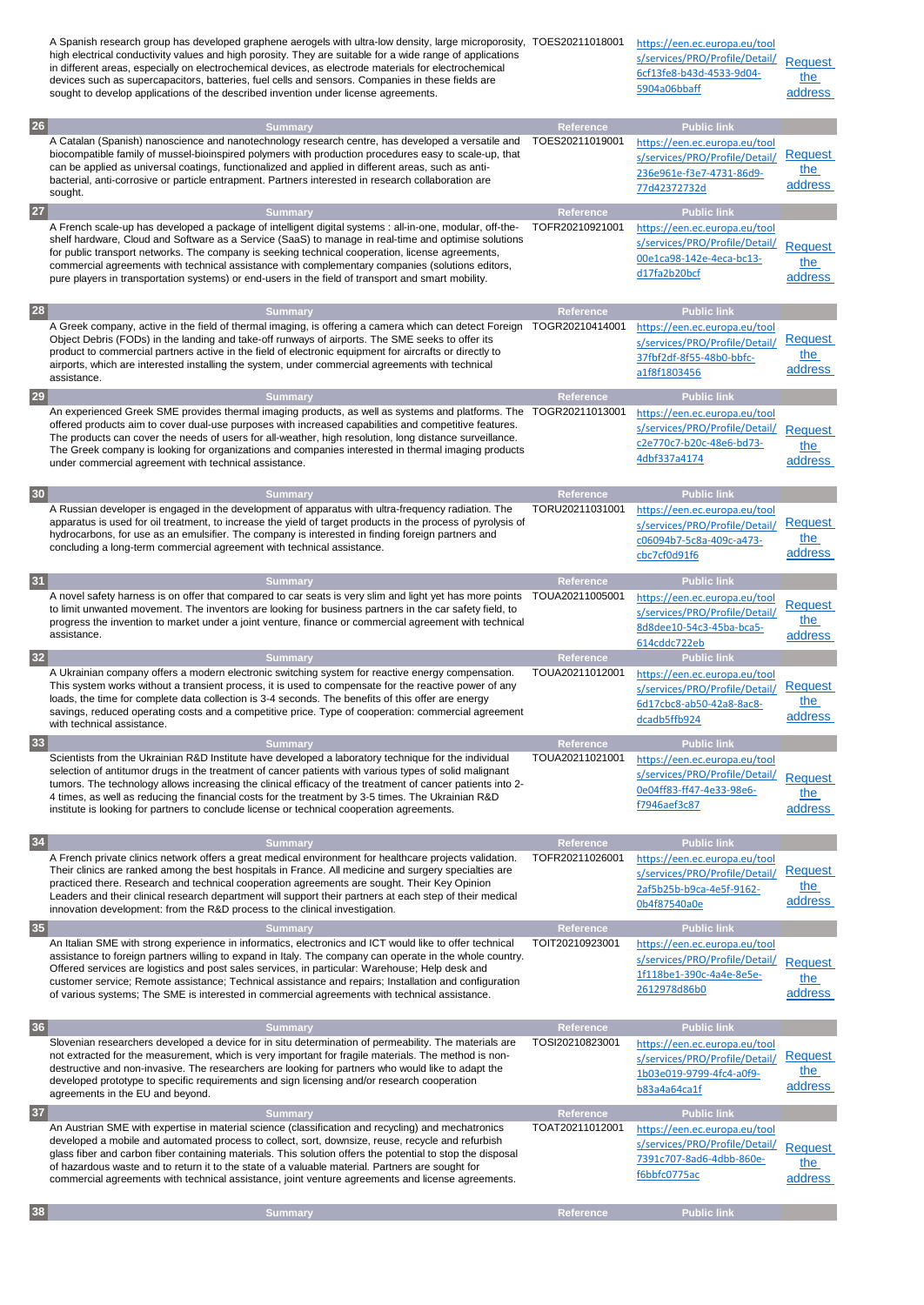|    | An Italian company, with a strong academic and research background, offers its consulting services in TOIT20211008001<br>the field of biodiversity and natural resources. They have a sound expertise in using lichens, mosses<br>and vascular plants as biomonitors of air pollution, climate change and forest management. Industry<br>and research center are sought for research and/or technical cooperation agreements.                                                                                                                      |                              | https://een.ec.europa.eu/tool<br>s/services/PRO/Profile/Detail/<br>d4fe3e3e-d4fb-446e-b52b-<br>9749bdff3412                       | Request<br>the<br>address        |
|----|----------------------------------------------------------------------------------------------------------------------------------------------------------------------------------------------------------------------------------------------------------------------------------------------------------------------------------------------------------------------------------------------------------------------------------------------------------------------------------------------------------------------------------------------------|------------------------------|-----------------------------------------------------------------------------------------------------------------------------------|----------------------------------|
| 39 | <b>Summary</b><br>A French SME, specialising in green vegetal eco-extraction offers the access to its patented<br>electromagnetic extraction technology to develop and produce natural extracts according to technical<br>specifications. Industries with specific plant extraction needs can cooperate with the SME, to design<br>and manufacture natural solvent-free extracts such as cosmetic active ingredients, preservatives and<br>natural colorants. Commercial agreements with technical assistance are sought with industrial partners. | Reference<br>TOFR20210729001 | <b>Public link</b><br>https://een.ec.europa.eu/tool<br>s/services/PRO/Profile/Detail/<br>ebc14134-65b0-450a-a444-<br>f4ea74c1f45f | <b>Request</b><br>the<br>address |
| 40 | <b>Summary</b>                                                                                                                                                                                                                                                                                                                                                                                                                                                                                                                                     | Reference                    | <b>Public link</b>                                                                                                                |                                  |
|    | A high-tech start-up established in Northern Italy in 2016 has developed in collaboration with research<br>centres and universities an innovative system of LED lamps that allows to increase the quality and<br>quantity of production of phototrophic organisms such as moss, microalgae superalgae bacteria plant<br>and animal cells. Companies and research organisations operating in the production of fermenters and<br>photobioreactors, are sought for commercial agreements with technical assistance.                                  | TOIT20210915001              | https://een.ec.europa.eu/tool<br>s/services/PRO/Profile/Detail/<br>c3a7851e-659c-4db1-b21a-<br>685f551268d9                       | <b>Request</b><br>the<br>address |
| 41 | <b>Summary</b>                                                                                                                                                                                                                                                                                                                                                                                                                                                                                                                                     | <b>Reference</b>             | <b>Public link</b>                                                                                                                |                                  |
|    | An Australasian company with an office in Italy has 20 years of experience in designing and building<br>biogas with waste-to-energy and wastewater treatment technologies. The company has developed the<br>Bulk Volume Fermenter anaerobic digester applicable for waste-to-energy and wastewater treatment<br>value chains. Final users or system integrators are sought to adapt such technologies to specific<br>applications under commercial agreement with technical assistance.                                                            | TOIT20210923002              | https://een.ec.europa.eu/tool<br>s/services/PRO/Profile/Detail/<br>08ba472c-49fc-433b-85df-<br>655b9dc68fe7                       | Request<br>the<br>address        |
| 42 | <b>Summary</b>                                                                                                                                                                                                                                                                                                                                                                                                                                                                                                                                     | Reference<br>TOES20211007001 | <b>Public link</b>                                                                                                                |                                  |
|    | A Spanish research centre specialized in ultra-intense lasers, in collaboration with a synchrotron light<br>source specialised centre, have developed a new design of viewport compatible with high vacuum and<br>are looking for collaboration under license, technical or research agreement with any size company or<br>academia of the optic or vacuum systems sectors.                                                                                                                                                                        |                              | https://een.ec.europa.eu/tool<br>s/services/PRO/Profile/Detail/<br>00e40b14-15aa-421c-a72f-<br>40d85fd01737                       | <b>Request</b><br>the<br>address |
| 43 | <b>Summary</b>                                                                                                                                                                                                                                                                                                                                                                                                                                                                                                                                     | <b>Reference</b>             | <b>Public link</b>                                                                                                                |                                  |
|    | UK SME offers exclusive early global market access via a patented scaleable product: a unique off-grid TOUK20211027001<br>flow-through solar thermal water pasteuriser making clean drinking water. The company seeks<br>commercial agreement with technical assistance, financial agreement, joint venture agreement and/or<br>license agreement. Users get safe sustainable low-cost disinfection, long life & reliability deployable<br>mainly in sunny tropics but not exclusively.                                                            |                              | https://een.ec.europa.eu/tool<br>s/services/PRO/Profile/Detail/<br>d292801c-9508-4765-9069-<br>264d1709194e                       | Request<br>the<br>address        |
| 44 | <b>Summary</b><br>A French SME skilled in air jet micronization is offering this technology allowing precise grain size<br>formulation for pharmaceutical or food related powders development.<br>The company is looking for industrial companies in these sectors to assist them in the development of<br>new dry powders based products, from the testing phase to industrialisation, under technical<br>cooperation agreement, and produce new powders under manufacturing agreements.                                                          | Reference<br>TOFR20211004001 | <b>Public link</b><br>https://een.ec.europa.eu/tool<br>s/services/PRO/Profile/Detail/<br>c936d452-deb3-4d5b-84f1-<br>97cfafdb818a | Request<br>the<br>address        |
| 45 | <b>Summary</b>                                                                                                                                                                                                                                                                                                                                                                                                                                                                                                                                     | Reference                    | <b>Public link</b>                                                                                                                |                                  |
|    | A UK company has developed a floating foundation solution for offshore wind turbines deployed in deep TOUK20211001001<br>water unsuitable for pile foundations. The solution relies on a new generation concept, has been fully<br>tested and is patent pending. The UK company is looking for partners to licence the technology or<br>interested in a commercial agreement with technical assistance. The company is also seeking investors<br>for financial agreement.                                                                          |                              | https://een.ec.europa.eu/tool<br>s/services/PRO/Profile/Detail/<br>5fbd714c-7222-46f4-933b-<br>c857c81510a9                       | <b>Request</b><br>the<br>address |
| 46 | <b>Summary</b>                                                                                                                                                                                                                                                                                                                                                                                                                                                                                                                                     | <b>Reference</b>             | <b>Public link</b>                                                                                                                |                                  |
|    |                                                                                                                                                                                                                                                                                                                                                                                                                                                                                                                                                    |                              |                                                                                                                                   |                                  |
|    | A French SME has developed a technology which consists of setting up an infrastructure to broadcast<br>the legal UTC time of a country in Time as a Service mode. The technology allows to augment<br>cybersecurity and operation resilience by ensuring time integrity and traceability to end users<br>throughout the distribution chain.<br>The SME is looking for partners mainly for commercial agreement to sell the infrastructure with local<br>technical assistance in installation, commissioning & maintenance.                         | TOFR20210707001              | https://een.ec.europa.eu/tool<br>s/services/PRO/Profile/Detail/<br>1133dac5-cc76-4678-8636-<br>e7cb85d1ce94                       | <b>Request</b><br>the<br>address |
| 47 | <b>Summary</b>                                                                                                                                                                                                                                                                                                                                                                                                                                                                                                                                     | Reference                    | <b>Public link</b>                                                                                                                |                                  |
|    | A leading Polish medical university has developed an innovative medicinal product, based on<br>roxithromycinfor, that can be used for treatment of acne vulgaris and androgenetic alopecia. It is now<br>looking for foreign licensees that are willing to obtain IP rights to this formula and introduce it to the<br>market.                                                                                                                                                                                                                     | TOPL20210823001              | https://een.ec.europa.eu/tool<br>s/services/PRO/Profile/Detail/<br>6cccbfb2-2cdc-43bd-ab5d-<br>cdc8487a6a73                       | Request<br>the<br><u>address</u> |
| 48 | <b>Summary</b>                                                                                                                                                                                                                                                                                                                                                                                                                                                                                                                                     | Reference                    | <b>Public link</b>                                                                                                                |                                  |
|    | A German SME having a wide experience in the development of customized in-situ groundwater and<br>soil remediation is looking for partners from industry and research to develop new remediation<br>technologies/processes and to carry out remediation projects. Co-operation could be under a research<br>or technical agreement. Their competencies include new biological-chemical and physical in-situ<br>methods and technologies in combination with innovative drilling and exploration performances.                                      | TODE20210915001              | https://een.ec.europa.eu/tool<br>s/services/PRO/Profile/Detail/<br>66708439-c0c0-4529-a043-<br>8403f2a59c38                       | Request<br>the<br>address        |
| 49 | <b>Summary</b><br>Researchers at a Slovenian research institute have discovered a new class of compounds for potential TOSI20210928001<br>use in combinational chemotherapy treatments of cancer. Compounds display promising anticancer<br>activity, along with a promise of an improved safety profile compared to established chemotherapeutics<br>and they can be easily integrated into existing chemotherapy regimens. The partner sought is a<br>pharmaceutical or biotechnological company for license and research cooperation agreement. | Reference                    | <b>Public link</b><br>https://een.ec.europa.eu/tool<br>s/services/PRO/Profile/Detail/<br>d7fae09f-d8d8-4cc9-b845-<br>55756125f2ea | <b>Request</b><br>the<br>address |
| 50 | <b>Summary</b>                                                                                                                                                                                                                                                                                                                                                                                                                                                                                                                                     | Reference                    | <b>Public link</b>                                                                                                                |                                  |
|    | A research team from an university in Luxembourg has identified a new biomarker to early diagnose<br>patients with colorectal cancer. This enhances patients' chances of survival and disease cure. The<br>Luxembourg university is willing to engage with a diagnostic company to further develop and<br>commercialize the biomarker, through license agreement or technical cooperation agreement.                                                                                                                                               | TOLU20211001001              | https://een.ec.europa.eu/tool<br>s/services/PRO/Profile/Detail/<br>3377e634-ad62-45ea-8cf8-<br>93607c8afc66                       | <b>Request</b><br>the<br>address |
| 51 | Summary<br>A Northern-German spin-off company offers technical cooperation agreements on feasibility                                                                                                                                                                                                                                                                                                                                                                                                                                               | Reference<br>TODE20210929001 | <b>Public link</b><br>https://een.ec.europa.eu/tool                                                                               |                                  |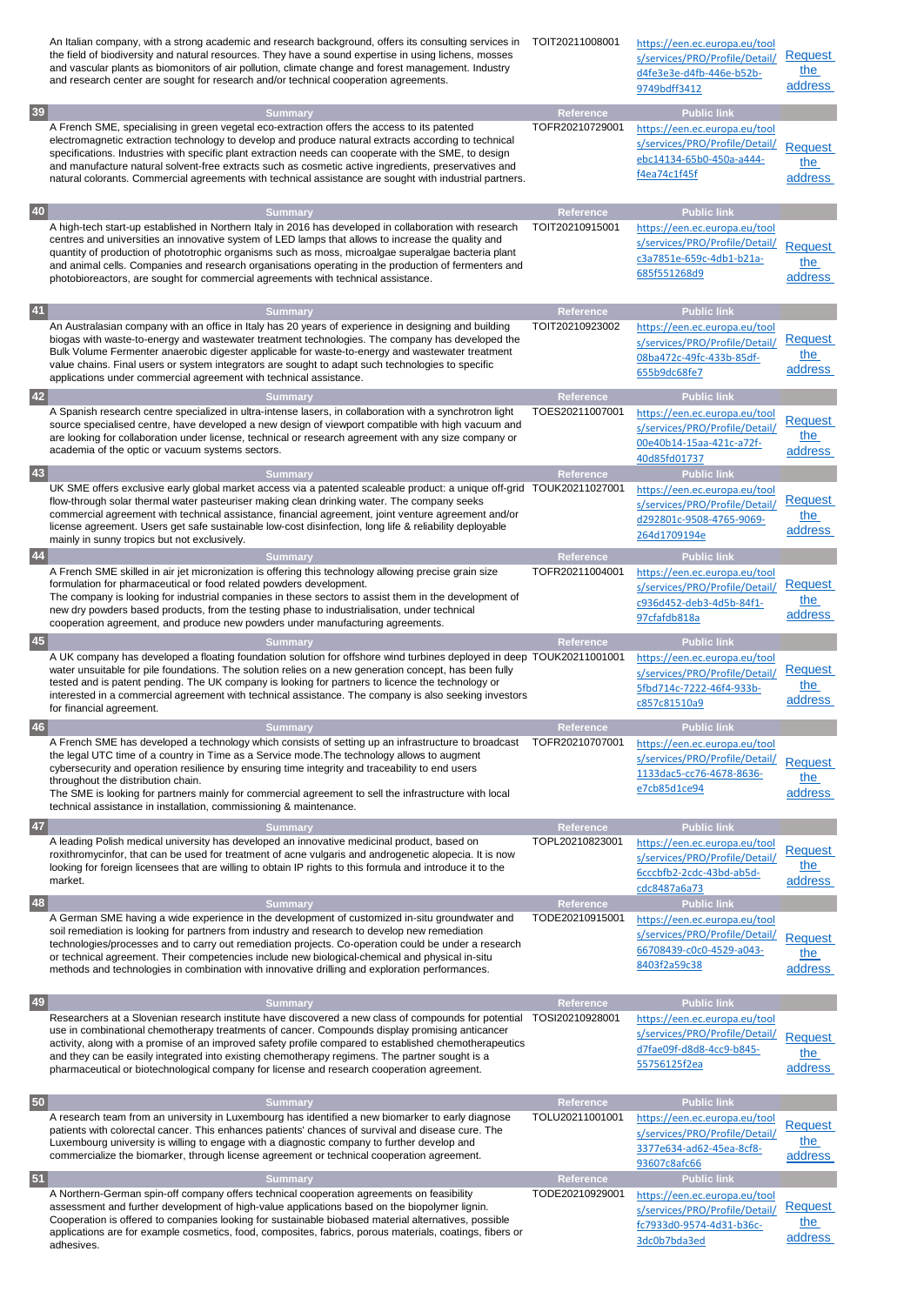| 52 |                                                                                                                                                                                                                                                                                                                                                                                                                                                                                                                                                       |                                     |                                                                                                                                   |                                  |
|----|-------------------------------------------------------------------------------------------------------------------------------------------------------------------------------------------------------------------------------------------------------------------------------------------------------------------------------------------------------------------------------------------------------------------------------------------------------------------------------------------------------------------------------------------------------|-------------------------------------|-----------------------------------------------------------------------------------------------------------------------------------|----------------------------------|
|    | <b>Summary</b><br>A Spanish biotech company developed a new vessel-on-a-chip with a range of angles and structures<br>able to test the effect of vascular geometries related with differential wall shear stress and flow<br>dynamics. The company looks for commercial agreement with technical assistance with academic<br>institutions and pharmaceutical companies from biomedical field dedicated to deep vascular research,<br>drug discovery, therapeutic target validation, etc. interested in advanced in vitro validation models.           | <b>Reference</b><br>TOES20211005002 | <b>Public link</b><br>https://een.ec.europa.eu/tool<br>s/services/PRO/Profile/Detail/<br>6d1836a0-2386-4d18-a6a7-<br>6cac3b6a5ac9 | <b>Request</b><br>the<br>address |
| 53 | <b>Summary</b><br>A team of Spanish researchers specialised in supramolecular chemistry and parasitology has<br>developed a new polymer useful as a general-purpose artificial vector for delivery of genetic material<br>(DNA and RNA). The compound is thermally and chemically stable, non-toxic and effective for<br>transfection of eukaryotic cells, single-cell parasites and bacteria. The team intends to license its use to<br>companies interested in exploiting transfection technology for biomedical and biotechnology<br>applications. | Reference<br>TOES20211014002        | <b>Public link</b><br>https://een.ec.europa.eu/tool<br>s/services/PRO/Profile/Detail/<br>3e58d772-9cb4-4ddd-83bd-<br>eca70f383204 | <b>Request</b><br>the<br>address |
| 54 | <b>Summary</b><br>A research team from a Spanish university specialized in the field of sedimentology has designed a<br>microscope plate to carry out sediment counting and compositional analysis in a much more efficient<br>and accurate way than current methods, facilitating the field work of geologists and biologists thanks to<br>its design and compatibility with existing laboratory equipment. The team intends to license the device<br>to analytical instrumentation companies for its manufacture and global distribution.           | <b>Reference</b><br>TOES20210909001 | <b>Public link</b><br>https://een.ec.europa.eu/tool<br>s/services/PRO/Profile/Detail/<br>9c03f921-083f-4547-9404-<br>e53cf2750fcc | <b>Request</b><br>the<br>address |
|    |                                                                                                                                                                                                                                                                                                                                                                                                                                                                                                                                                       |                                     |                                                                                                                                   |                                  |
| 55 | <b>Summary</b><br>A German university offers a model that can be used to analyse tumour growth, tumour angiogenesis<br>and therapeutic effects on a 3D-printed cell model. No animal tissue is needed. Therefore, this 3D-<br>printed tumour model represents an ideal in-vitro-prescreening system for testing pharmaceuticals and<br>diagnostics and might be able to circumvent or at least reduce the number of animal tests in drug<br>development. Licensees are sought.                                                                        | <b>Reference</b><br>TODE20211014002 | <b>Public link</b><br>https://een.ec.europa.eu/tool<br>s/services/PRO/Profile/Detail/<br>3f1fa712-9964-4107-86a4-<br>a98abcfa4ec1 | <b>Request</b><br>the<br>address |
| 56 | <b>Summary</b><br>Lab-on a chip applications often need to be able to measure the smallest currents on CMOS<br>(complementary metal-oxide semiconductor) chips. A German university offers a new measurement<br>circuit, an offset and 1/f noise compensated current-to-digital conversion that can be integrated directly<br>on the chip. Thus a current measurement can be realized cost-efficiently over a very large<br>measurement range $(fA - \mu A)$ . License agreements are offered.                                                        | Reference<br>TODE20211007002        | <b>Public link</b><br>https://een.ec.europa.eu/tool<br>s/services/PRO/Profile/Detail/<br>a8aebbc8-134b-494c-b0af-<br>cf969b5763cd | Request<br>the<br>address        |
| 57 | <b>Summary</b>                                                                                                                                                                                                                                                                                                                                                                                                                                                                                                                                        | Reference                           | <b>Public link</b>                                                                                                                |                                  |
|    | A German university offers a new method for microwave thermography that uses a commercially<br>available high definition (HD) optical camera and an indicator plate to convert microwaves into a high-<br>resolution, digital field distribution. It has a larger measuring range as the developed indicator plate<br>allows microwave thermography between 1 GHz and 300 GHz. License agreements are offered.                                                                                                                                        | TODE20211008001                     | https://een.ec.europa.eu/tool<br>s/services/PRO/Profile/Detail/<br>1237c2a8-3a5b-4471-9d2b-<br>907050d16014                       | <b>Request</b><br>the<br>address |
| 58 | <b>Summary</b>                                                                                                                                                                                                                                                                                                                                                                                                                                                                                                                                        | <b>Reference</b>                    | <b>Public link</b>                                                                                                                |                                  |
|    | Spanish SME produces Tenebrio molitor insect frass which is the first insect derived fertiliser registered TOES20211004001<br>for organic agriculture. It shows outstanding chemical and microbiological properties which have proved<br>beneficial for plants by increasing their abiotic resistance to harsh climate conditions and improving<br>their health and immune system. The SME is interested in commercial, technical and especially in<br>research cooperation under LIFE 2021 programme with academia or industry.                      |                                     | https://een.ec.europa.eu/tool<br>s/services/PRO/Profile/Detail/<br>95f70127-6abb-4646-95d2-<br>3896159c56b9                       | <b>Request</b><br>the<br>address |
| 59 | <b>Summary</b>                                                                                                                                                                                                                                                                                                                                                                                                                                                                                                                                        | Reference                           | <b>Public link</b>                                                                                                                |                                  |
|    | An Italian laboratory offers its industrial tomographic services allowing inspection of objects without<br>altering their integrity. These tests provide precise analysis of internal geometries and offer economic<br>savings. Such acquisition is impossible with any other techniques.<br>The lab is looking for industry partners under commercial agreement with technical assistance and for<br>Academia partners to apply for R&D European programmes under research cooperation agreement.                                                    | TOIT20210909001                     | https://een.ec.europa.eu/tool<br>s/services/PRO/Profile/Detail/<br>969205ac-599f-4f93-9ee5-<br>d8b52a2d3893                       | <b>Request</b><br>the<br>address |
| 60 | <b>Summary</b><br>An Italian research team has developed an innovative low-cost stand-alone intelligent instrument for<br>underwater image acquisition and processing. The technology is based on algorithms that combine<br>computer vision and artificial intelligence methodologies aimed at providing an interpretation of the<br>image content, optimizing the transmission of the image relevant content and adaptively changing the<br>camera behaviour. The researchers are interested in commercial agreement with technical assistance.     | Reference<br>TOIT20211012001        | <b>Public link</b><br>https://een.ec.europa.eu/tool<br>s/services/PRO/Profile/Detail/<br>b622d9bb-090c-4e5c-bc46-<br>164608cc9ee6 | <b>Request</b><br>the<br>address |
| 61 | <b>Summary</b>                                                                                                                                                                                                                                                                                                                                                                                                                                                                                                                                        | Reference                           | <b>Public link</b>                                                                                                                |                                  |
|    | A scale-up company from North Eastern Germany developed a bio-compatible emergency wound<br>dressing that can stop bleeding fast and that allows for a less traumatic follow up treatment. The<br>research oriented company searches for project partners for technology transfer, licensing or advanced<br>development of products for wound care, based on special composites. The cooperation is possible<br>under research cooperation or licensing agreements or by commercial agreement with technical<br>assistance.                           | TODE20210914001                     | https://een.ec.europa.eu/tool<br>s/services/PRO/Profile/Detail/<br>21137bcf-3320-4852-b05e-<br>c55e961d89f5                       | <b>Request</b><br>the<br>address |
| 62 | <b>Summary</b>                                                                                                                                                                                                                                                                                                                                                                                                                                                                                                                                        | Reference                           | <b>Public link</b>                                                                                                                |                                  |
|    | A German university's invention uses an individualized foot dummy to provide the possibility of<br>examining the lower leg orthosis in order to enable adequate immobilization. To achieve this, the<br>supporting leg is scanned and then additively manufactured in individual parts. Patient care is thus<br>improved. A prototype is available. The university offers license agreements.                                                                                                                                                         | TODE20211007001                     | https://een.ec.europa.eu/tool<br>s/services/PRO/Profile/Detail/<br>ca7c3e21-55f9-400a-b6c9-<br>60546f87944b                       | <b>Request</b><br>the<br>address |
| 63 | <b>Summary</b>                                                                                                                                                                                                                                                                                                                                                                                                                                                                                                                                        | Reference                           | <b>Public link</b>                                                                                                                |                                  |
|    | A Spanish research group has developed an economic, fast and high-performance method for<br>manufacturing fiber reinforced composite dental posts. The resulting product is suitable for its use in<br>dentistry and solves the two main problems in the existing manufacturing processes: fiber<br>agglomeration and heterogeneity, while maintaining its advantages. The university is looking for<br>companies interested in licensing this patented technology.                                                                                   | TOES20211027001                     | https://een.ec.europa.eu/tool<br>s/services/PRO/Profile/Detail/<br>05e37451-7d3b-48f2-8255-<br>9f2b2c1b89d9                       | Request<br>the<br>address        |
| 64 | <b>Summary</b>                                                                                                                                                                                                                                                                                                                                                                                                                                                                                                                                        | Reference                           | <b>Public link</b>                                                                                                                |                                  |
|    | A Spanish university has developed an electric motor whose piston surrounds a coil. The motor has a<br>mobile and fixed piston, connected to a power source, which induces a magnetic field generating<br>attractive and repulsive movements, with sufficient force for applications in industrial machinery as<br>loading and unloading, large boats or heavy vehicles. The entity is looking for partners from companies<br>related to electric motors interested in licensing this technology.                                                     | TOES20210929002                     | https://een.ec.europa.eu/tool<br>s/services/PRO/Profile/Detail/<br>d99b5224-2d6c-46bb-b775-<br>1a30d83accd9                       | <b>Request</b><br>the<br>address |